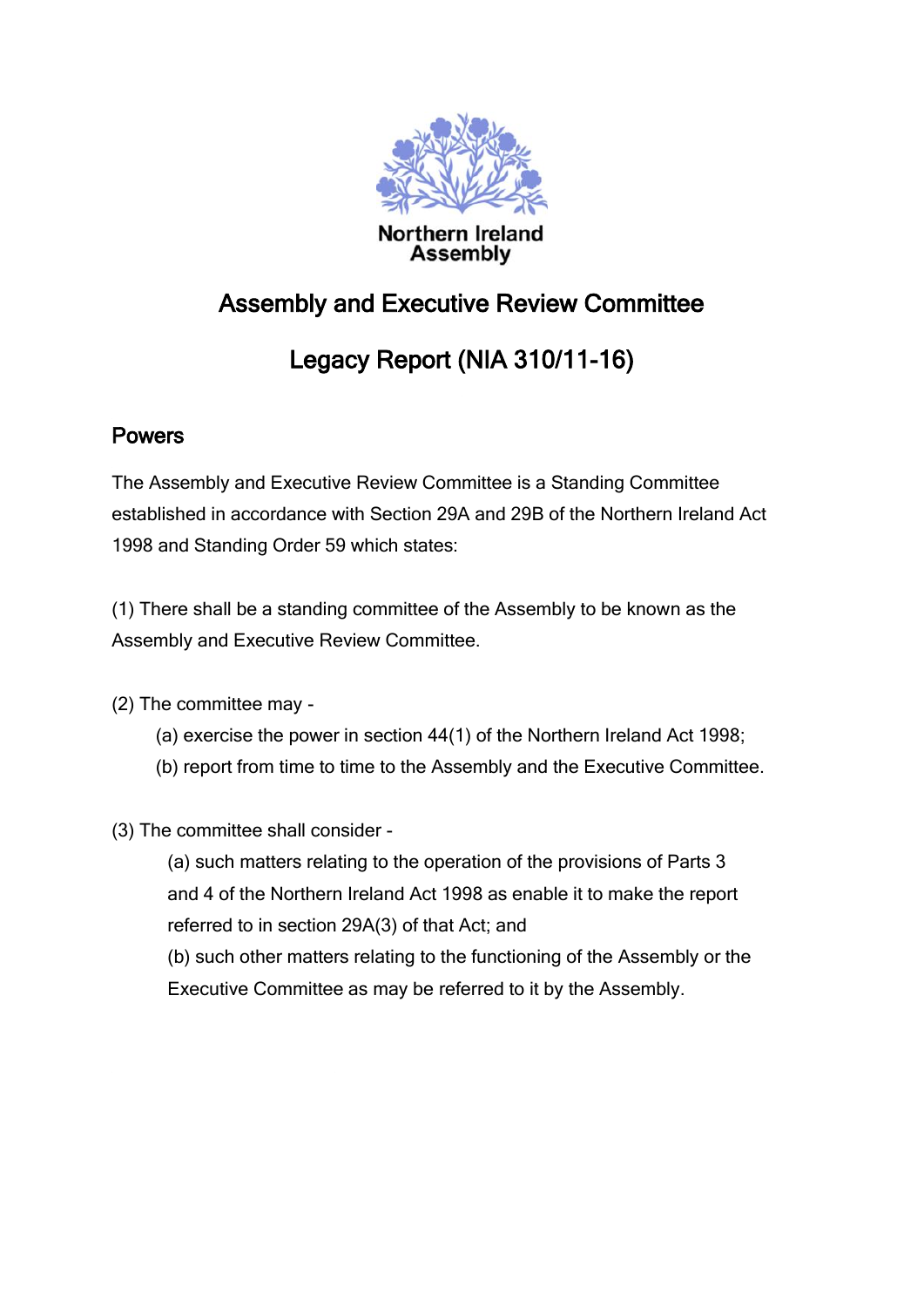## Membership

The Committee has 11 members, including a Chairperson and Deputy Chairperson, and a quorum of five members. The membership of the Committee is as follows:

- Stephen Moutray MLA, Chairperson
- Pat Sheehan MLA, Deputy Chairperson
- $\bullet$  Caitríona Ruane MLA  $^{1,4,5}$
- Gregory Campbell MLA
- $\bullet$  Seán Rogers MLA  $^{2,3,6}$
- Alex Attwood MLA  $^7$
- $\bullet$  Trevor Lunn MLA  $^8$
- $\bullet$  Paula Bradley MLA  $9$
- $\bullet$  Alastair Ross MLA  $^{10,11}$
- Raymond McCartney MLA
- $\bullet$  Danny Kennedy MLA  $^{12,13}$

Further information on the Membership and changes to the membership can be found at Appendix 1.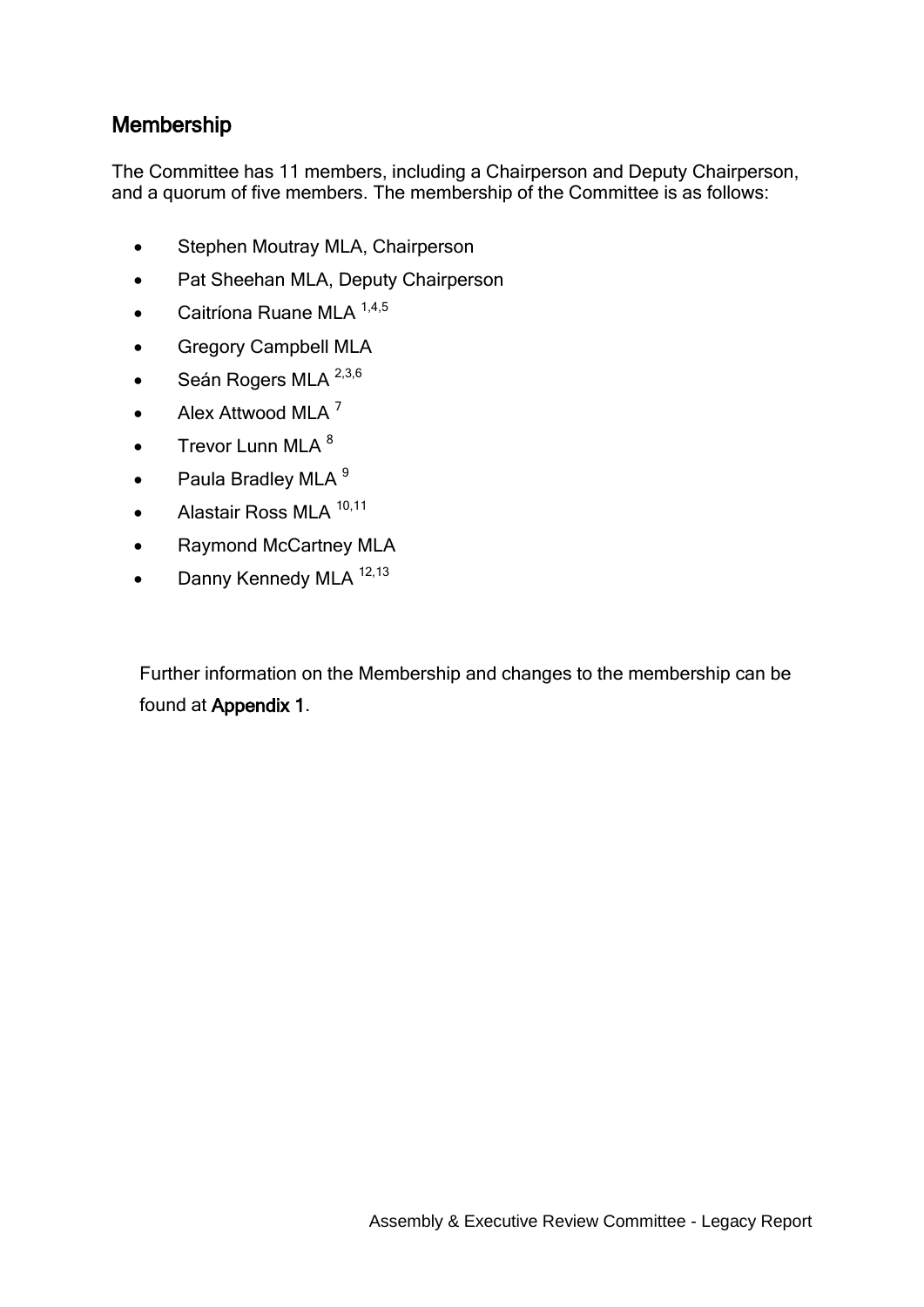## Committee Work Areas

Over the course of the mandate, the Committee has considered, and reported on, the following key issues:

- Initial Ministerial Provision in relation to the Department of Justice and the arrangements from 1 May 2012 (November 2011);
- Number of Members of the Northern Ireland Legislative Assembly and the Reduction of the Number of Northern Ireland Departments (June 2012): Part 2 – Reduction in the Number of Departments (November 2012);
- D'Hondt, Community Designation and Provisions for Opposition (June 2013);
- Petitions of Concern (March 2014);
- Women in Politics and the Northern Ireland Assembly (February 2015);
- Operation of the Provisions of Parts 3 and 4 of the NI Act 1998 (April 2015); and
- Assembly & Executive Reform (Assembly Opposition) Bill (January 2016).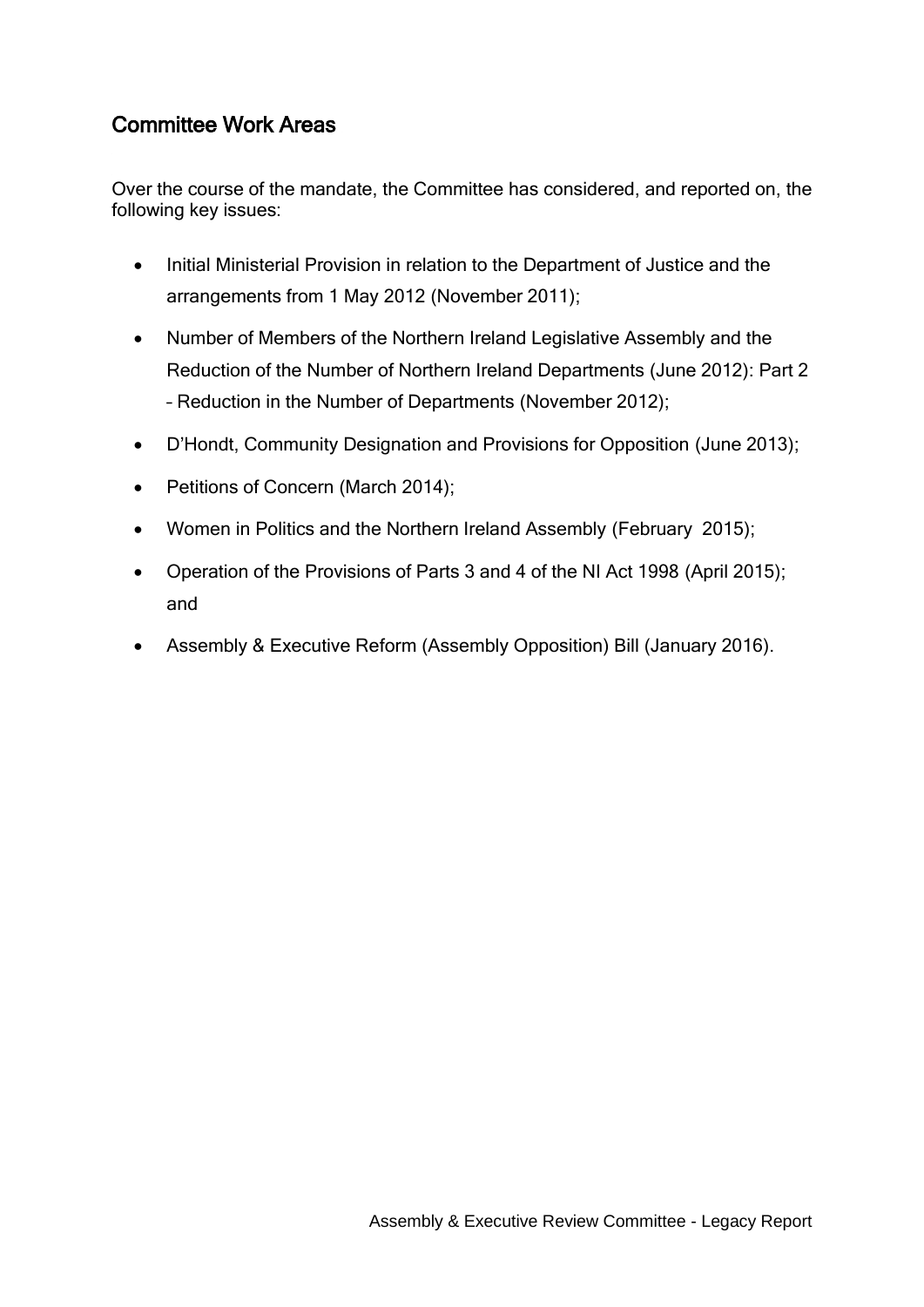## Committee Approach

Prior to agreeing each review topic, the Committee consulted with political parties in order to identify the priorities which the Committee should take forward. During the course of each review, the Committee sought and considered the views of political parties in respect of each review topic. In addition, where appropriate, the Committee sought the views of independent stakeholders, held a number of evidence and commissioned briefing papers from Assembly Research and Information Services. When necessary, the Committee sought and considered legal advice from Assembly Legal Services.

#### Visits and Stakeholder Events

As part of the Committee's Review of D'Hondt, Community Designation and Provisions for Opposition in 2013, the Committee visited the Scottish Parliament in April 2013 and met with representatives of the Scottish Parliamentary Corporate Body and the Parliamentary Bureau.

To assist the inquiry into Women in Politics and the Northern Ireland Assembly, in June and September 2014, the Committee undertook two study visits to Wales and Iceland to explore models of good practice that aim to increase the number of women in politics. During its visit to Wales, the Committee visited the National Assembly for Wales and took evidence from the Presiding Officer, Dame Rosemary Butler, Members of the Welsh Assembly's Cross Party Women's Caucus, NGOs and academics. In September 2014, representatives from the Committee visited Iceland. Iceland was ranked first for the past five years with 40% of parliamentary seats held by women in the Global Gender Gap Index, published by the World Economic Forum. During the visit, Members met with the Minister responsible for gender equality, the Chairperson and Members of the Committee with responsibility for overseeing the delivery of the gender equality programme.

In October 2014, the Committee also held a roundtable event Stakeholder Event which was opened the two junior Ministers from OFMDFM, Jonathan Bell MLA and Jennifer McCann MLA. Each of the tables was chaired by a Member of the AERC, the Chairperson of the OFMdFM Committee and the gender spokespersons from the

Assembly & Executive Review Committee - Legacy Report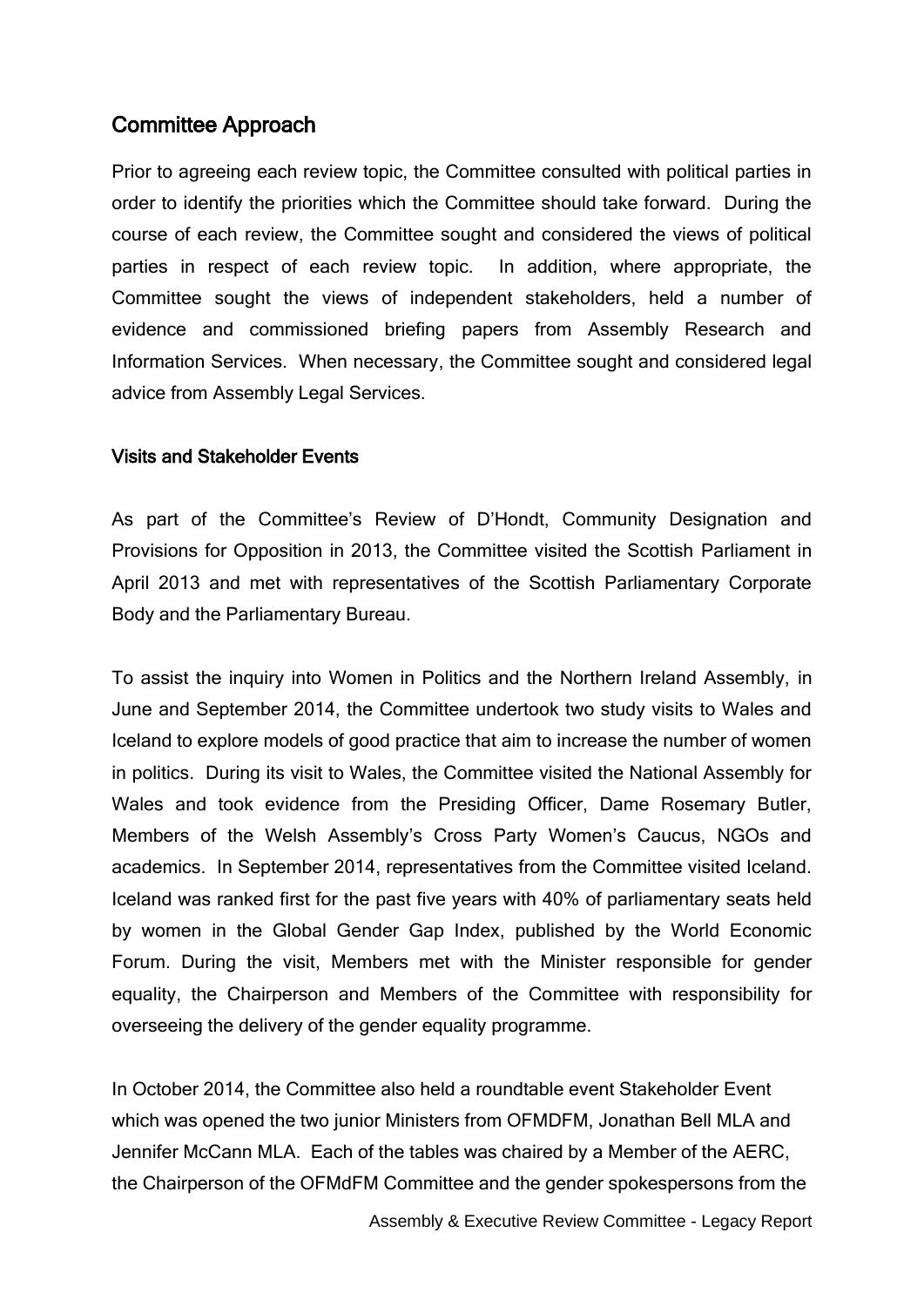five parties represented in the Executive. Over sixty stakeholders attended the event from bodies representing women and young people, equality organisations, academics and trade unions. To set the context for the roundtable discussions, four guest speakers were invited to present on a number of issues which had emerged during the Committee's call for Evidence.



Members of the AERC with Dame Rosemary Butler AM, Presiding Officer of the Welsh Assembly, Antoinette Sandbach AM and Rebecca Evans AM from the Welsh Assembly's Cross Party Women's Caucus. The Committee visited the National Assembly for Wales from 4-5 June 2014.



Members of the AERC with Eygló Hardardóttir, Minister of Social Affairs & Housing, Iceland. The Committee visited Iceland from 24-26 September 2014.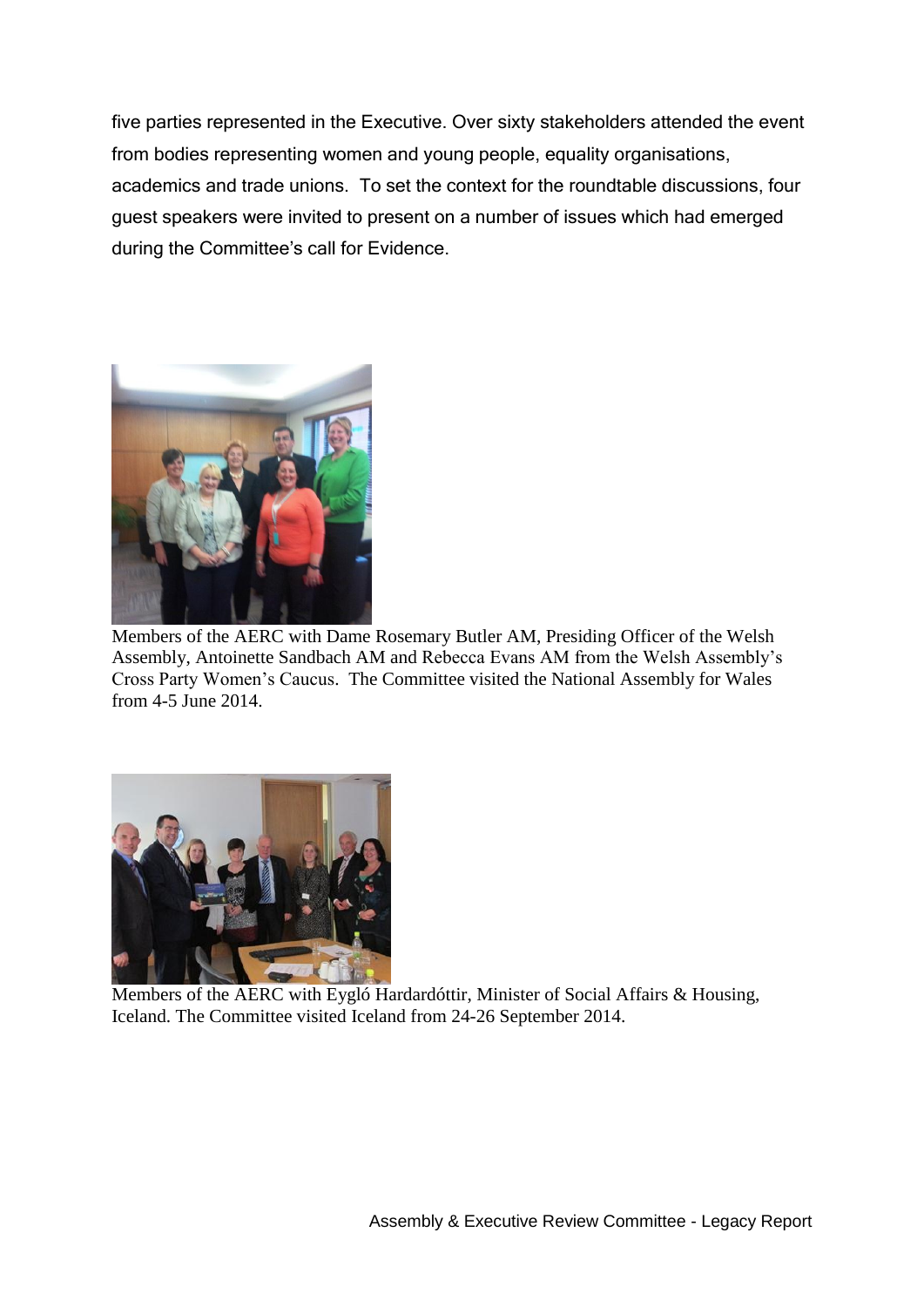

Members of the Assembly and Executive Review Committee and the Chairperson of the OFMDFM Committee chair the roundtable discussions during the Women in Politics Stakeholder event held on 23 October 2014 in the Long Gallery.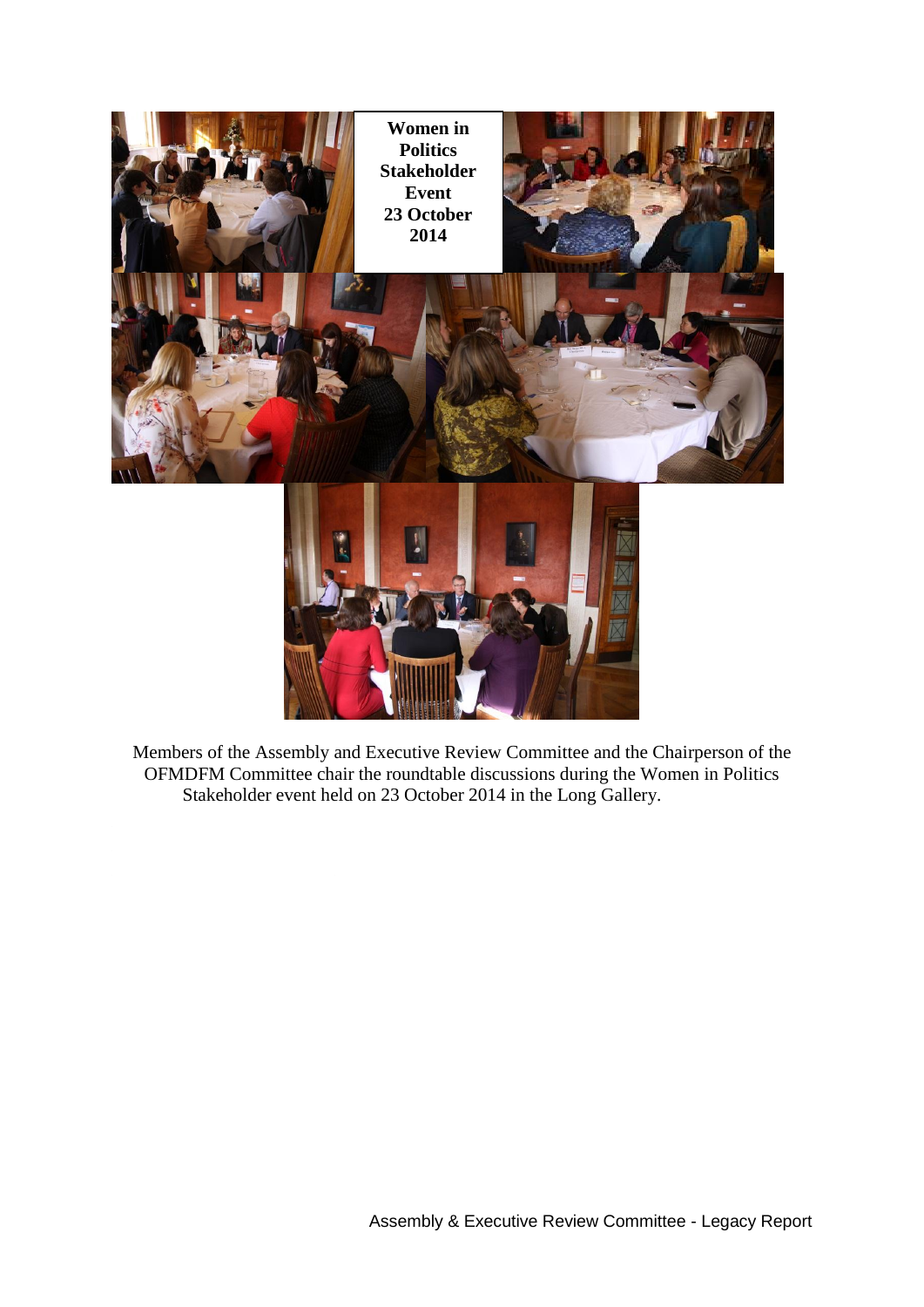### Issues for Incoming Mandate

The powers and remit of the Assembly and Executive Review Committee are clearly set out in Section 29A (3) of the Northern Ireland Act and Standing Order 59. Standing Order 59(3) provides that:

- (3) The committee shall consider
	- a) Such matters relating to the operation of the provisions of Parts 3 and 4 of the Northern Ireland Act 1998 as enable it to make the report referred to in section 29A(3) of that Act; and
	- b) such other matters relating to the functioning of the Assembly or the Executive Committee as may be referred to it by the Assembly.

Part 3 of the Northern Ireland Act 1998 relates to the Executive Authorities. It contains 32 provisions which are grouped under the following six headings: Authorities; Functions; Ministerial Code; Power to Refer Ministerial decision to Executive Committee; Executive Committee: further provisions; and Miscellaneous.

Part 4 of the Northern Ireland Act 1998 relates to the Northern Ireland Assembly. It contains 28 provisions which are grouped under the following five headings: Elections etc.; Disqualification; Presiding Officer and Commission; Proceedings etc.; Remuneration and Pensions; and Miscellaneous.

In February 2015, the Assembly and Executive Review Committee published its report on Women in Politics and the Northern Ireland Assembly. The report made a number of recommendations for the political parties represented in the Assembly, the Assembly Commission and the Northern Ireland Executive. Among the conclusions of the report was the need to review the institutional environment of the Assembly and the political parties' candidate selection process to make it easier for women to both seek election and to succeed as a member of the NI Assembly. In considering this legacy report, and following on from the 2016 elections to Dáil Éireann, the Committee agreed that, in looking at the recommendations from the Women in Politics Report, a future AERC may wish to commission research on the impact of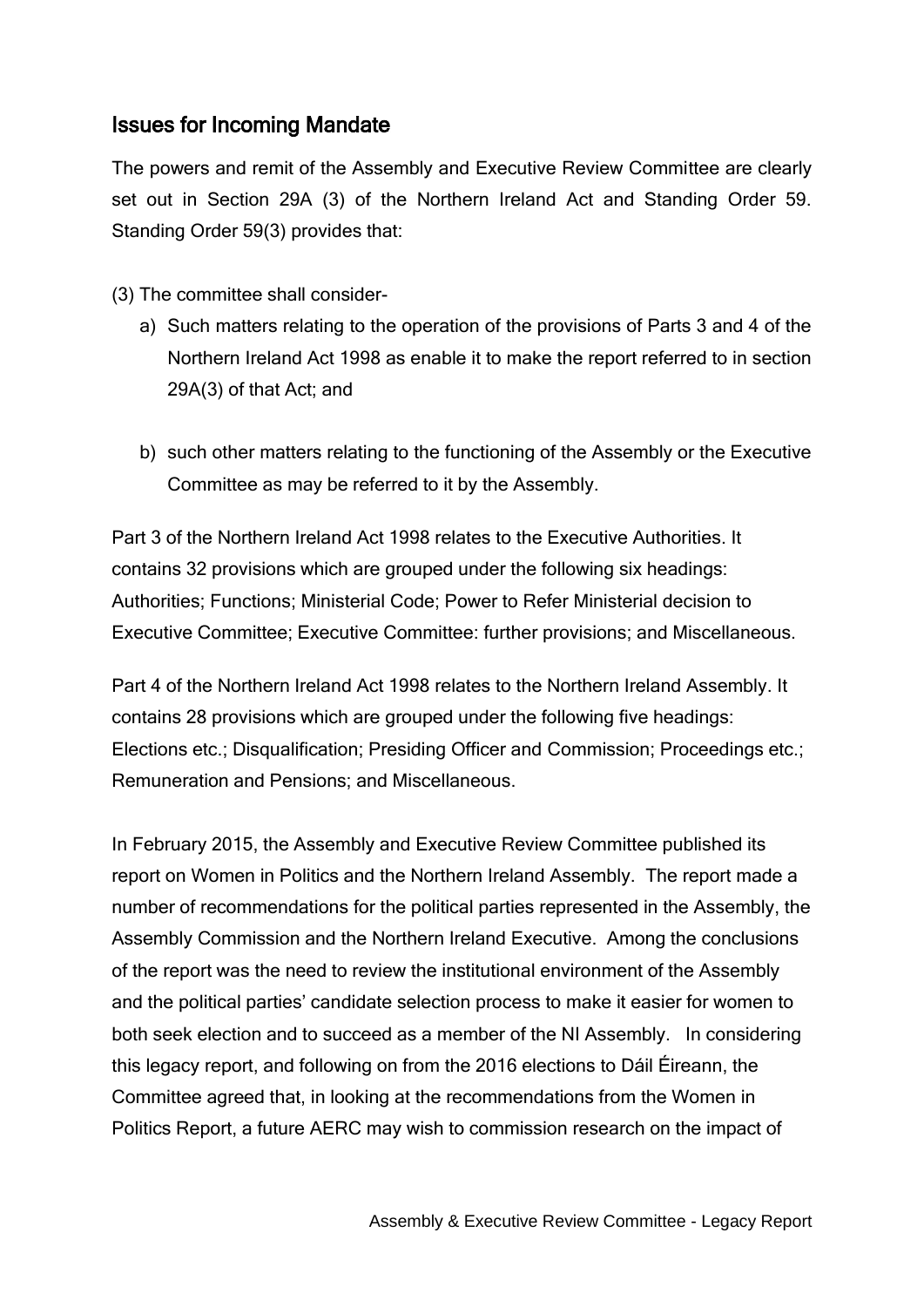the introduction of legislation which penalises political parties should they fail to meet an agreed gender quota.

In April 2015, the Committee published its report on the Review into the operation of the provisions of Parts 3 and 4 of the Northern Ireland Act 1998 as referred to in section 29A(3) of the NI Act 1998 and Standing Order 59(3)(a). During the course of this review, the Committee agreed that it would return to consider a number of provisions of Parts 3 and 4 of the NI Act 1998 following the publication of its Report.

In particular, the Committee agreed that it would return to consider issues relating to the nomenclature and the method of election of the First Minister and deputy First Minister (Sections 16A – 16C); the Ministerial Code (Section 28a); and strategies relating to the Irish language and Ulster Scots language etc. (Section 28D).

In concluding its report on the Operation of the Provisions of Parts 3 and 4 of the NI Act 1998, Members recognised that the work undertaken by AERC, since its inception and in particular during the 2011-2015 mandate helped inform the outcomes reached on institutional reform in the Stormont House Agreement and the subsequent 'A Fresh Start' document. The Committee recognised the pledge by the Secretary of State for Northern Ireland to work with the political parties in the Assembly to put into effect the commitments in the Stormont House Agreement, and in particular those relating to the provisions of Parts 3 and 4 of the Northern Ireland Act 1998. The Committee acknowledged that, in accordance with Standing Order 59(3)(b), matters relating to institutional reform as provided for in the Stormont House Agreement and A Fresh Start may be referred to it by the Assembly at some point in the future.

On 1 March 2016, the Assembly and Executive Review (Assembly Opposition) Bill successfully passed Final Stage and is current awaiting Royal Assent. Clause 13 of the Bill provides that the Assembly and Executive Review Committee is responsible for ensuring that an Assembly and Executive Transfer or Responsibilities Motion is tabled within 5 days of the Bill coming into operation. Clause 12 and the Schedule of the Bill provides that an Assembly and Executive Transfer of Responsibilities Motion is a motion, passed with cross community support in the Assembly, requesting that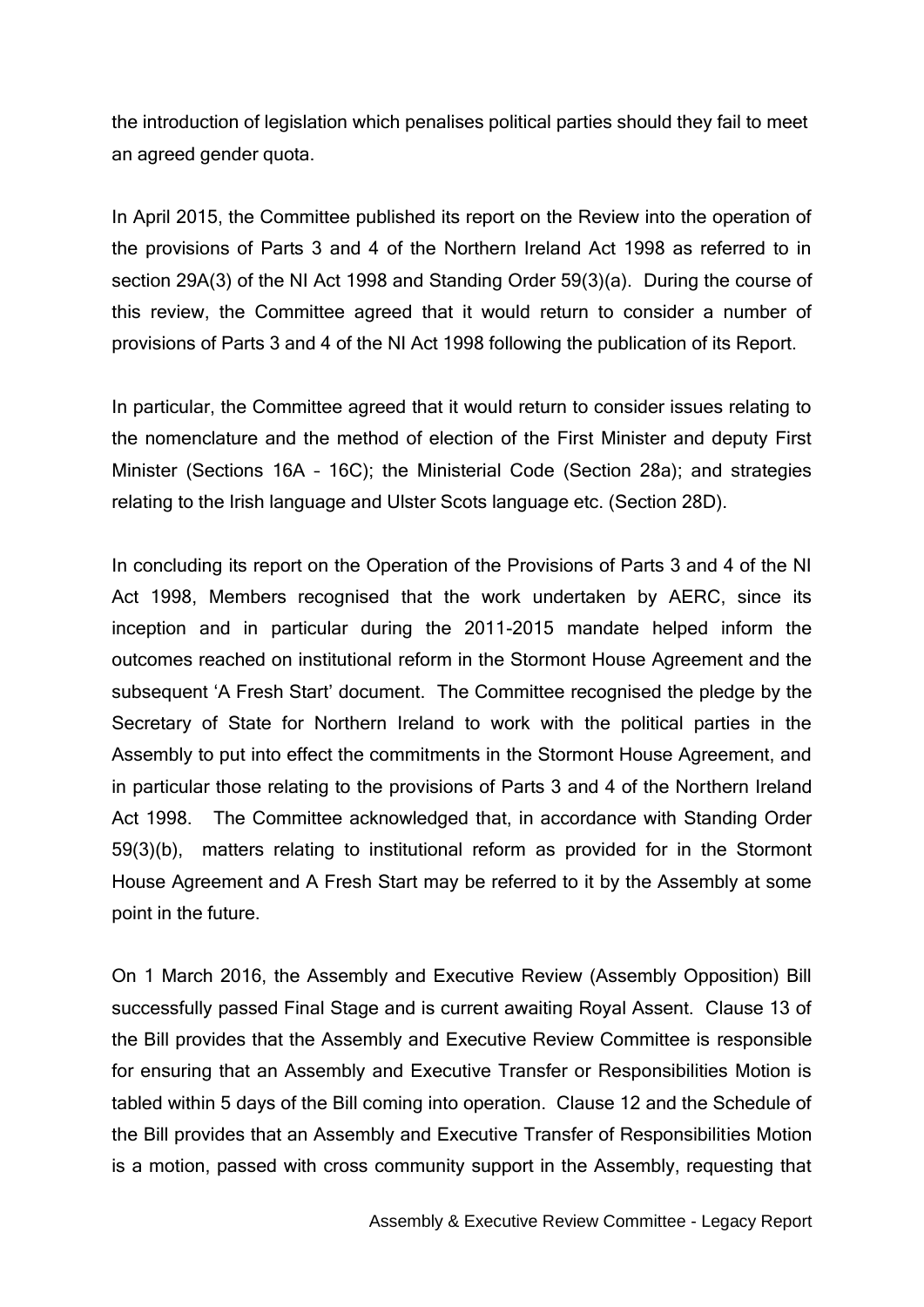the Secretary of State (SoS) bring forward legislation that the arrangements and time frames for agreeing the terms of the Programme for Government are dealt with as reserved rather than excepted matters.

The Bill (Clause 14) further provides that where the Assembly has passed an Assembly and Executive Transfer of Responsibilities Motion, standing orders must provide that for the Assembly and Executive Review Committee make reports to the Assembly on progress made by the SoS in bringing forward this legislation. The Bill provides that the AERC must ensure that these reports are laid before the Assembly at least every three months until the legislation has been made.

A Fresh Start document (para 61) provides that changes to Westminster legislation (as soon as time permits) could extend the time available to resolve the draft Programme for Government after an election from seven days to fourteen days. A Fresh Start states that '*The necessary changes to Westminster legislation will be* brought forward as soon as there is a suitable legislative vehicle.' The Northern Ireland (Stormont Agreement and Implementation Plan) Bill that was introduced to the House of Commons on 10 February 2016 gives effect to a number of provisions contained in A Fresh Start, including the extension of period for appointment of Ministers from seven to fourteen days.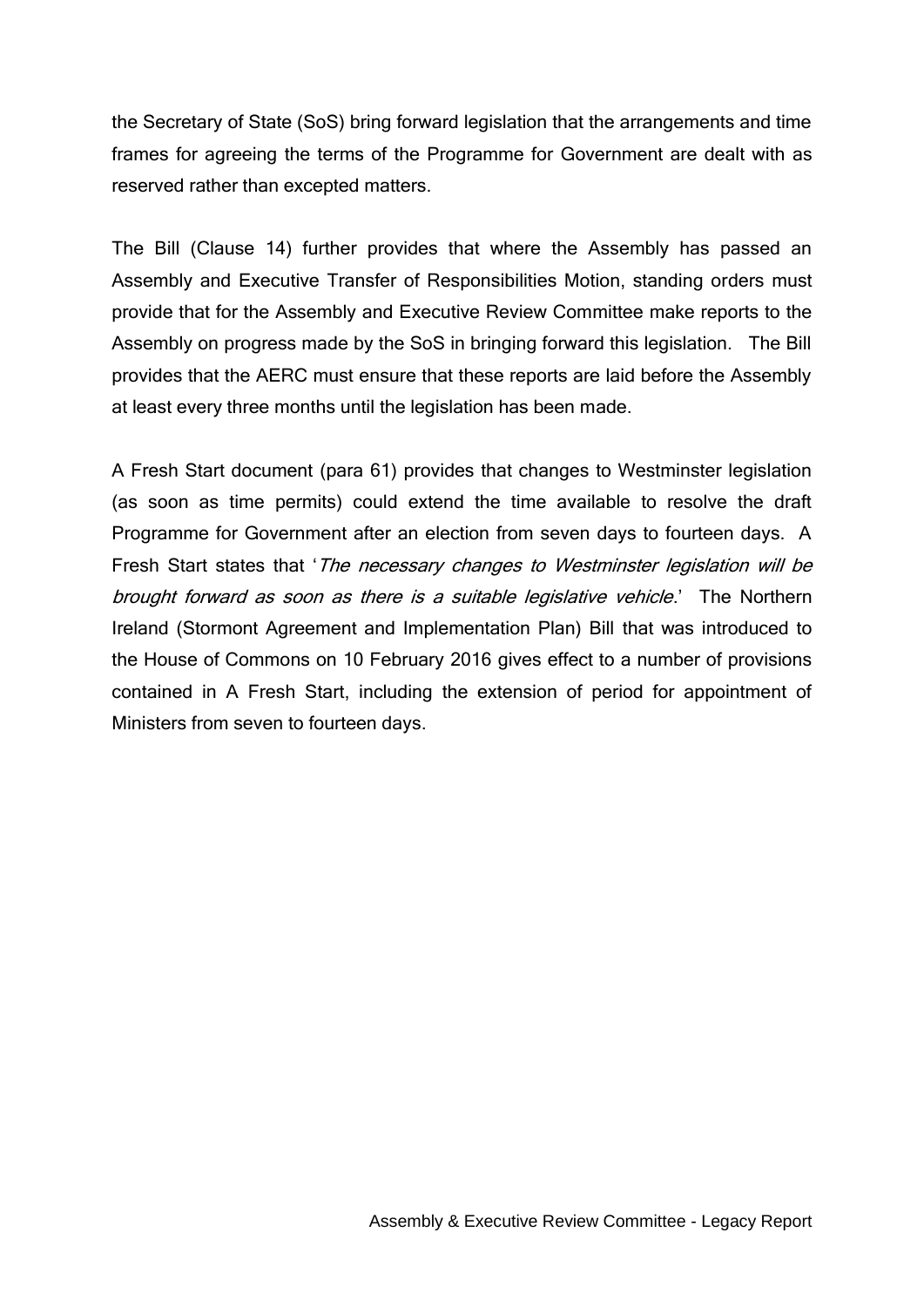## Summary of Final Session

During the final session of this mandate, the Committee looked at the following:

#### [Assembly & Executive Reform \(Assembly Opposition\) Bill](http://www.niassembly.gov.uk/assembly-business/committees/assembly-and-executive-review/legislation---committee-stage-of-bills/assembly-and-executive-reform-assembly-opposition-bill---committee-stage/)

During the Committee Stage of the Bill, Members considered written evidence from 25 organisations and undertook 6 oral evidence sessions and held an additional 5 formal meetings to deliberate on the Bill and agree the Committee report. Additionally, the Committee sought and received legal advice and considered two research papers on the Bill from Assembly Research and Information Services. The Committee also participated in a Politics Plus legislative scrutiny session on the Bill which was facilitated by Mr Daniel Greenberg.

A key issue discussed during the Committee's consideration of the Bill was whether provisions for an official Opposition in the Assembly could, or should, be put in place by administrative, or other, means not requiring primary legislation. Discussion also focused on the implications of the Bill and compatibility with the principles of the Good Friday Agreement and whether certain provisions of the Bill were within the legislative competence of the Assembly. The Committee took the opportunity to raise and explore these concerns with both stakeholders and the Bill Sponsor on a number of occasions during the Committee Stage of the Bill.

Following the formal clause-by-clause scrutiny of the Bill, the Committee divided and agreed that it was content with Clause 1 which sets out the purpose of the Bill. The Committee divided on the remainder of the 23 clauses and the 1 paragraphs of the Schedule and was not content with them as drafted. The Committee agreed to one of the Sponsor's thirty-five proposed amendments to the Bill which related to the Sponsor's intention to oppose Paragraph 12 (Leaving the Opposition and re-joining the Executive) at Consideration Stage. The Committee divided on all other proposed amendments.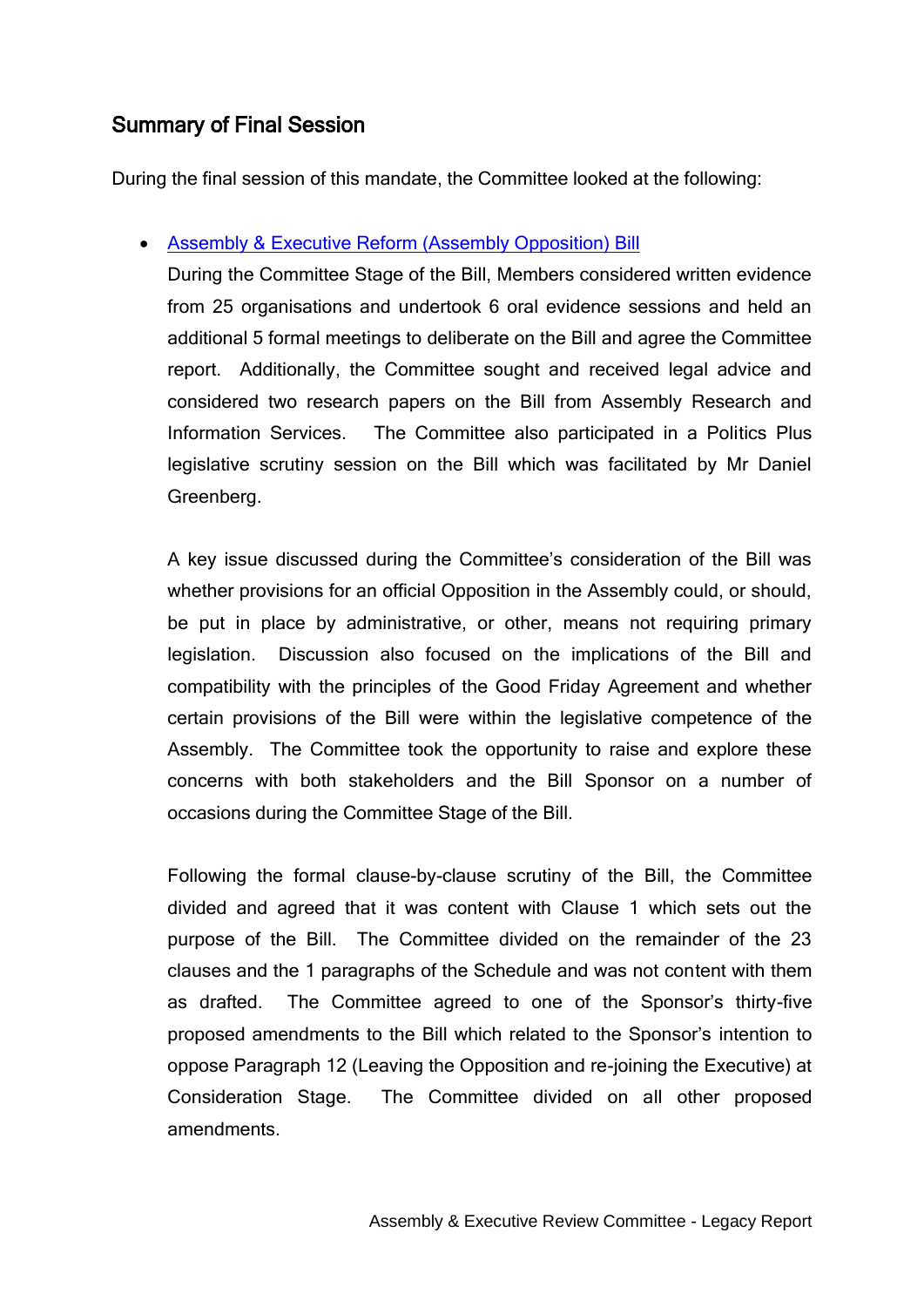#### [Assembly Members \(Reduction of Numbers\) Bill](http://www.niassembly.gov.uk/assembly-business/legislation/primary-legislation-current-bills/assembly-members-reduction-of-numbers-bill/assembly-members-reduction-of-numbers-bill/) – Accelerated Passage

The Assembly and Executive Review Committee carried out a detailed review into the number of members of the Assembly in 2012. Although the Committee did not reach a consensus on the size of Assembly, the options considered by the Committee were seen as very useful in terms of future Northern Ireland constituency numbers and the number of MLAs per constituency in future elections.

On 12 January 2016, the Junior Ministers briefed the Committee on the Assembly Members (Reduction of Numbers) Bill and explained the rationale for seeking accelerated passage for the Bill. During this briefing Members explored with the Junior Ministers the potential long or medium term implications on boundaries and on fair and equal representation in terms of proportions, populations and the electorate. The Committee made it clear that the Bill needed to be mindful of representativeness not just in respect big and small parties and independent MLAs but also in respect of gender.

The Committee indicated its support for the broad principles of the Bill, although there was some dissent about when the Bill should commence. The Committee was content for the Bill to progress via the accelerated passage procedure.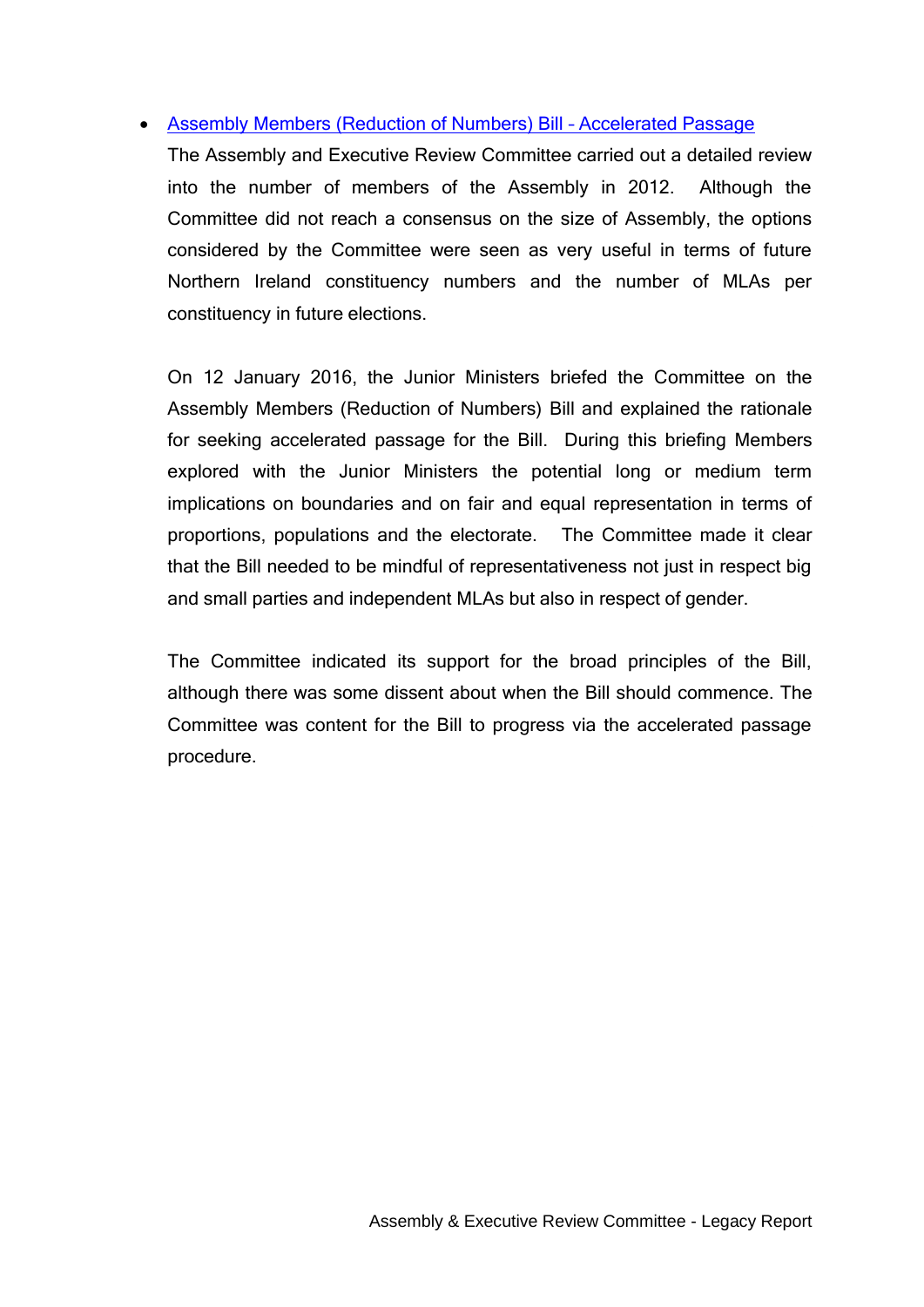## Changes in Membership

Over the course of current mandate the Committee has had a number of membership changes. These are detailed below:

| <b>Democratic Unionist Party</b>          | Mr Stephen Moutray MLA, Chairperson<br>Mr Gregory Campbell MLA<br>Ms Paula Bradley MLA <sup>9</sup><br>Mr Alastair Ross MLA <sup>10, 11</sup> |
|-------------------------------------------|-----------------------------------------------------------------------------------------------------------------------------------------------|
| Sinn Féin                                 | Mr Pat Sheehan MLA, Deputy Chairperson<br>Mr Raymond McCartney MLA<br>Ms Caitríona Ruane MLA 1, 4, 5                                          |
| <b>Social Democratic and Labour Party</b> | Mr Seán Rogers MLA <sup>2, 3, 6</sup><br>Mr Alex Attwood MLA <sup>7</sup>                                                                     |
| <b>Ulster Unionist Party</b>              | Mr Danny Kennedy MLA 12, 13                                                                                                                   |
| <b>Alliance Party</b>                     | Mr Trevor Lunn MLA <sup>8</sup>                                                                                                               |

<sup>&</sup>lt;sup>1</sup> With effect from 12 September 2011 Mr Pat Doherty replaced Mr Paul Maskey

<sup>&</sup>lt;sup>2</sup> With effect from 26 September 2011 Mrs Sandra Overend replaced Mr Mike Nesbitt

<sup>&</sup>lt;sup>3</sup> With effect from 23 April 2012 Mr John McCallister replaced Mrs Sandra Overend

<sup>4</sup> With effect from 02 July 2012 Mr Pat Doherty is no longer a Member

<sup>&</sup>lt;sup>5</sup> With effect from 10 September 2012 Ms Caitríona Ruane was appointed as a Member

<sup>&</sup>lt;sup>6</sup> With effect from 04 March 2013 Mr Seán Rogers replaced Mr John McCallister

<sup>&</sup>lt;sup>7</sup> With effect from 04 September 2013 Mr Conall McDevitt resigned as a Member; with effect from 07 October 2013 Mr Alex Attwood replaced Mr Conall McDevitt

<sup>&</sup>lt;sup>8</sup> With effect from 01 October 2013 Mr Trevor Lunn replaced Mr Stewart Dickson

<sup>&</sup>lt;sup>9</sup> With effect from 03 February 2014 Ms Paula Bradley replaced Mr Simon Hamilton

<sup>&</sup>lt;sup>10</sup> With effect from 01 December 2014 Mr Sammy Douglas replaced Mr Paul Givan

<sup>&</sup>lt;sup>11</sup> With effect from 08 December 2014 Mr Alastair Ross replaced Mr Sammy Douglas

<sup>&</sup>lt;sup>12</sup> With effect from 09 February 2015 Mr Robin Swann replaced Mr Roy Beggs

<sup>&</sup>lt;sup>13</sup> With effect from 14 September 2015 Mr Danny Kennedy replaced Mr Robin Swann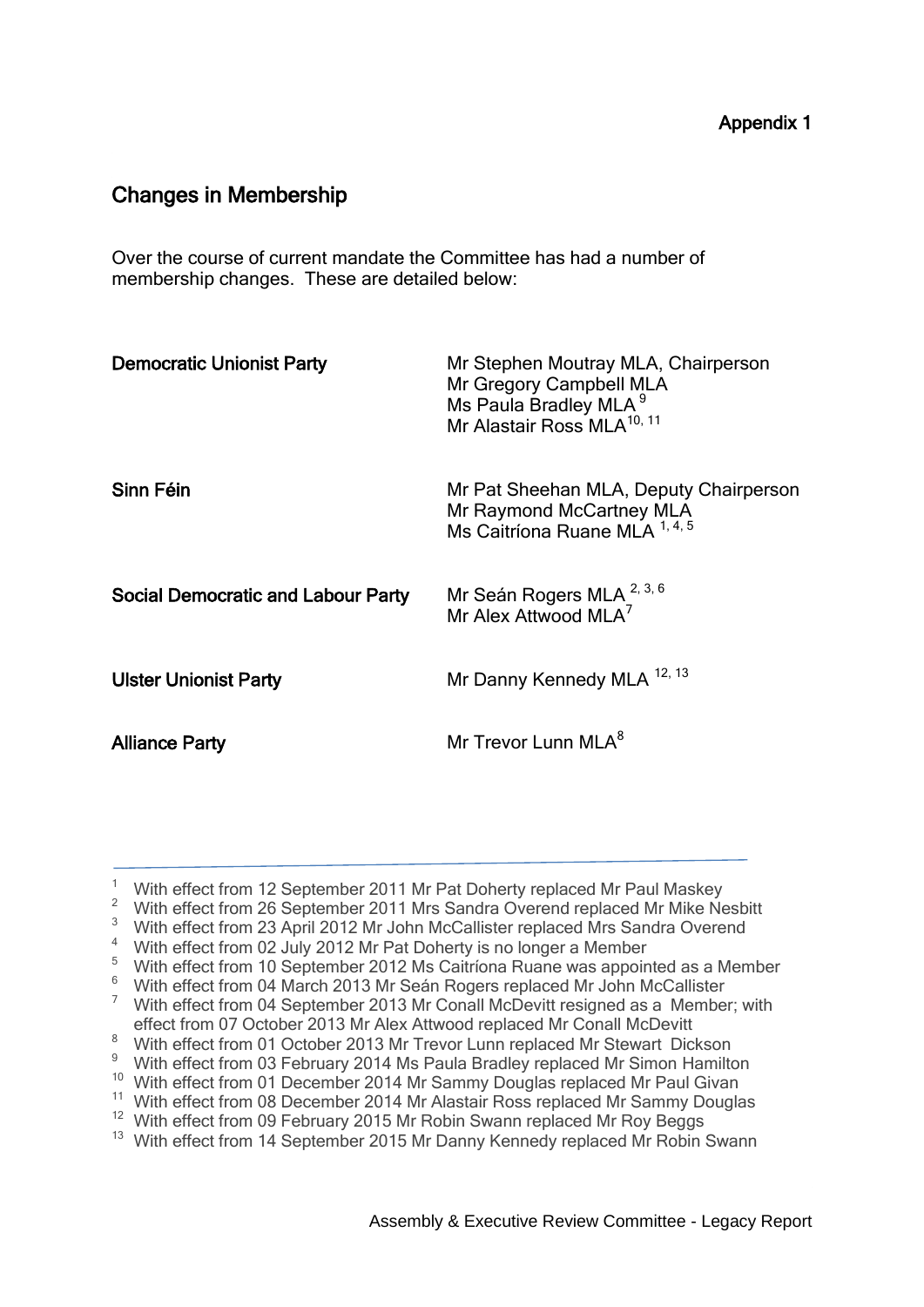# Assembly and Executive Review Committee

#### Committee meetings & visits

| <b>Session</b> | Number of<br>meetings held | Percentage<br>minutes public<br>/ closed | Number of<br>meetings held<br>outside<br><b>Parliament</b><br><b>Buildings</b> | Number of<br>committee visits |
|----------------|----------------------------|------------------------------------------|--------------------------------------------------------------------------------|-------------------------------|
| 2011-2012      | 22                         | 66.85% Public<br>31.30% Closed           | U                                                                              | 0                             |
| 2012-2013      | 22                         | 41.32% Public<br>58.68% Closed           | $\overline{0}$                                                                 |                               |
| 2013-2014      | 17                         | 44.71% Public<br>55.29% Closed           | $\overline{0}$                                                                 |                               |
| 2014-2015      | 15                         | 70.92% Public<br>29.08% Closed           | 0                                                                              |                               |
| 2015-2016      | 11                         | 77.27% Public<br>22.73% Closed           | 0                                                                              | 0                             |

#### Bills

| Session   | Name of Bill                                                         | Committee report<br>(Ordered to print) |
|-----------|----------------------------------------------------------------------|----------------------------------------|
| 2015/2016 | <b>Assembly &amp; Executive Reform</b><br>(Assembly Opposition) Bill | 19 January 2016                        |

## Committee Inquiries

| Session                                                                                                                                                 | Name of report                                                                                                                                                      | Committee<br><b>Report</b> (ordered<br>to print) | Date debated in<br><b>Plenary</b> |
|---------------------------------------------------------------------------------------------------------------------------------------------------------|---------------------------------------------------------------------------------------------------------------------------------------------------------------------|--------------------------------------------------|-----------------------------------|
| 2011-2012<br><b>Review of the Initial Ministerial</b><br>Provision in relation to the<br>Department of Justice and the<br>arrangements from 1 May 2012. | 22 Nov 2011                                                                                                                                                         | 29 Nov 2011                                      |                                   |
|                                                                                                                                                         | Review of the Number of<br>Members of the Northern Ireland<br>Legislative Assembly and on the<br>Reduction in the Number of<br><b>Northern Ireland Departments:</b> | 12 June 2012                                     | 26 June 2012                      |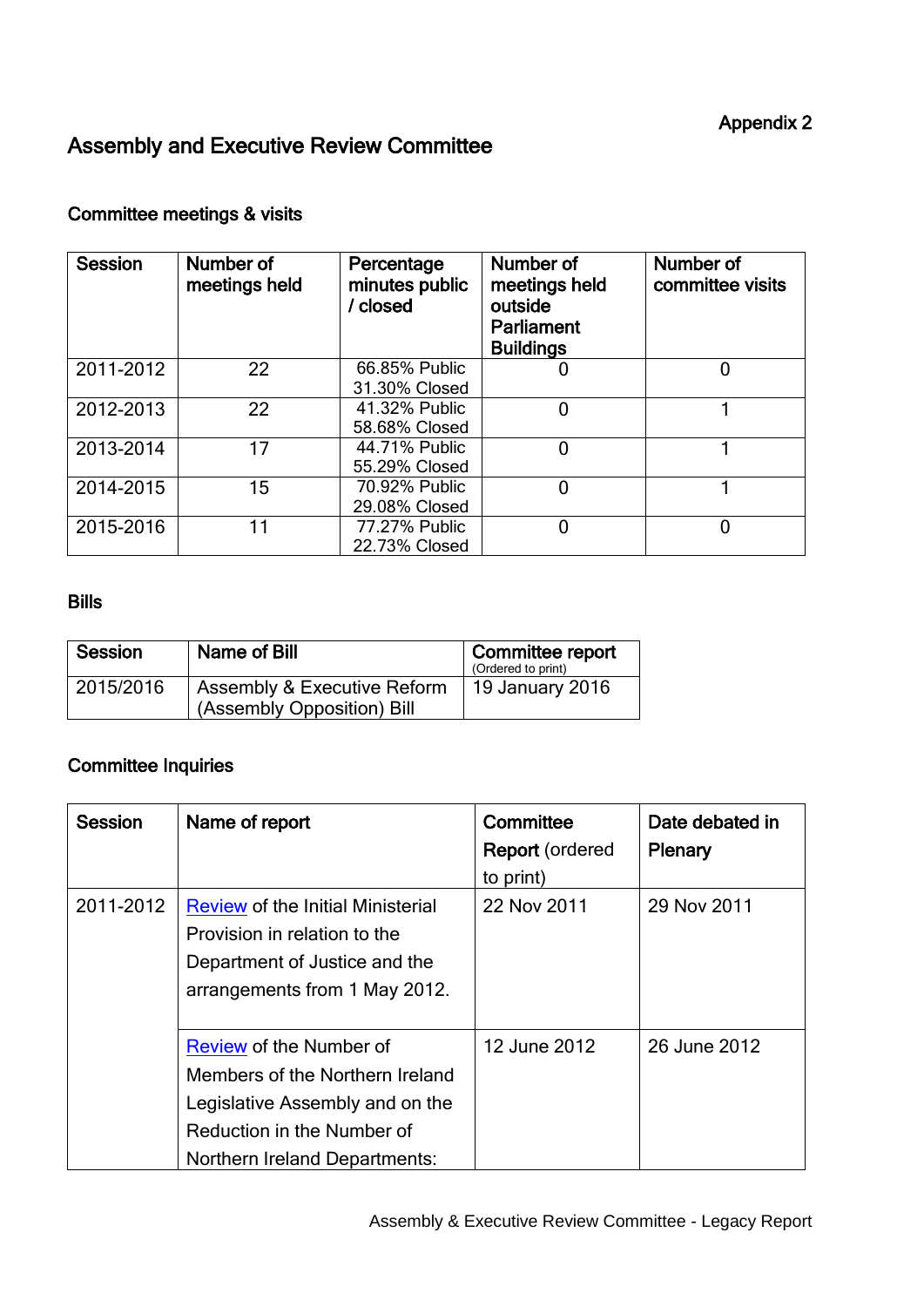|           | Part 1 - Number of Members of<br>the Northern Ireland Legislative<br>Assembly.                                                                                                                                                                                                        |                                     |                                    |
|-----------|---------------------------------------------------------------------------------------------------------------------------------------------------------------------------------------------------------------------------------------------------------------------------------------|-------------------------------------|------------------------------------|
| 2012-2013 | Review of the Number of<br>Members of the Northern Ireland<br>Legislative Assembly and on the<br>Reduction in the Number of<br>Northern Ireland Departments:<br>Part 2 - Number of Members of<br>the Northern Ireland Legislative<br>Assembly.<br><b>Review of D'Hondt, Community</b> | 20 November<br>2012<br>18 June 2013 | 10 December<br>2012<br>2 July 2013 |
|           | Designation and Provisions for<br>Opposition.                                                                                                                                                                                                                                         |                                     |                                    |
| 2013-2014 | <b>Review of the Petitions of</b><br>Concern.                                                                                                                                                                                                                                         | 25 March 2014                       | 7 April 2014                       |
| 2014-2015 | <b>Review - Women in Politics and</b><br>the Northern Ireland Assembly.                                                                                                                                                                                                               | 17 February 2015                    | 9 March 2015                       |
| 2014-2015 | <b>Report</b> on the Operation of the<br>Provisions of Parts 3 and 4 of the<br><b>NI Act 1998</b>                                                                                                                                                                                     | 14 April 2015                       | 27 April 2015                      |

# Committee Reports (excluding Bill and Inquiry reports)

| <b>Session</b> | Name of report               | Date (date  | Date debated in |
|----------------|------------------------------|-------------|-----------------|
|                |                              | approved by | Plenary (if     |
|                |                              | Committee)  | appropriate     |
| 2011-2012      | <b>End of Session Report</b> | 12 Nov 2012 |                 |
| 2012-2013      | <b>End of Session Report</b> | 19 Nov 2013 |                 |
| 2013-2014      | <b>End of Session Report</b> | 17 Nov 2014 |                 |
|                | <b>End of Session Report</b> | 7 Oct 2015  |                 |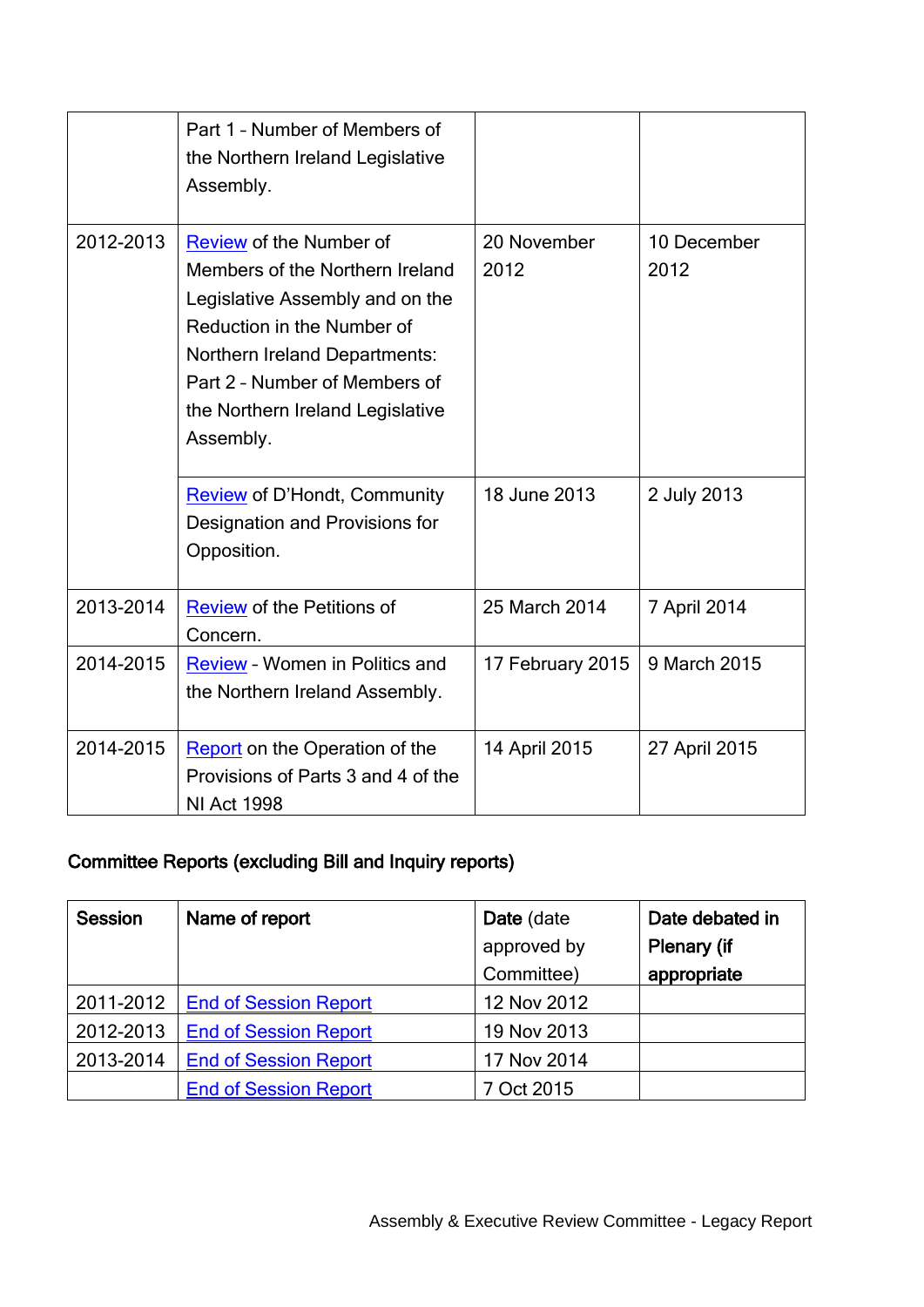#### Witnesses

| <b>Session</b> | <b>Number of Organisations who</b> |  |
|----------------|------------------------------------|--|
|                | give evidence to the committee     |  |
| 2011/2012      |                                    |  |
| 2012/2013      |                                    |  |
| 2013/2014      | 2                                  |  |
| 2014/2015      |                                    |  |
| 2015/2016      |                                    |  |